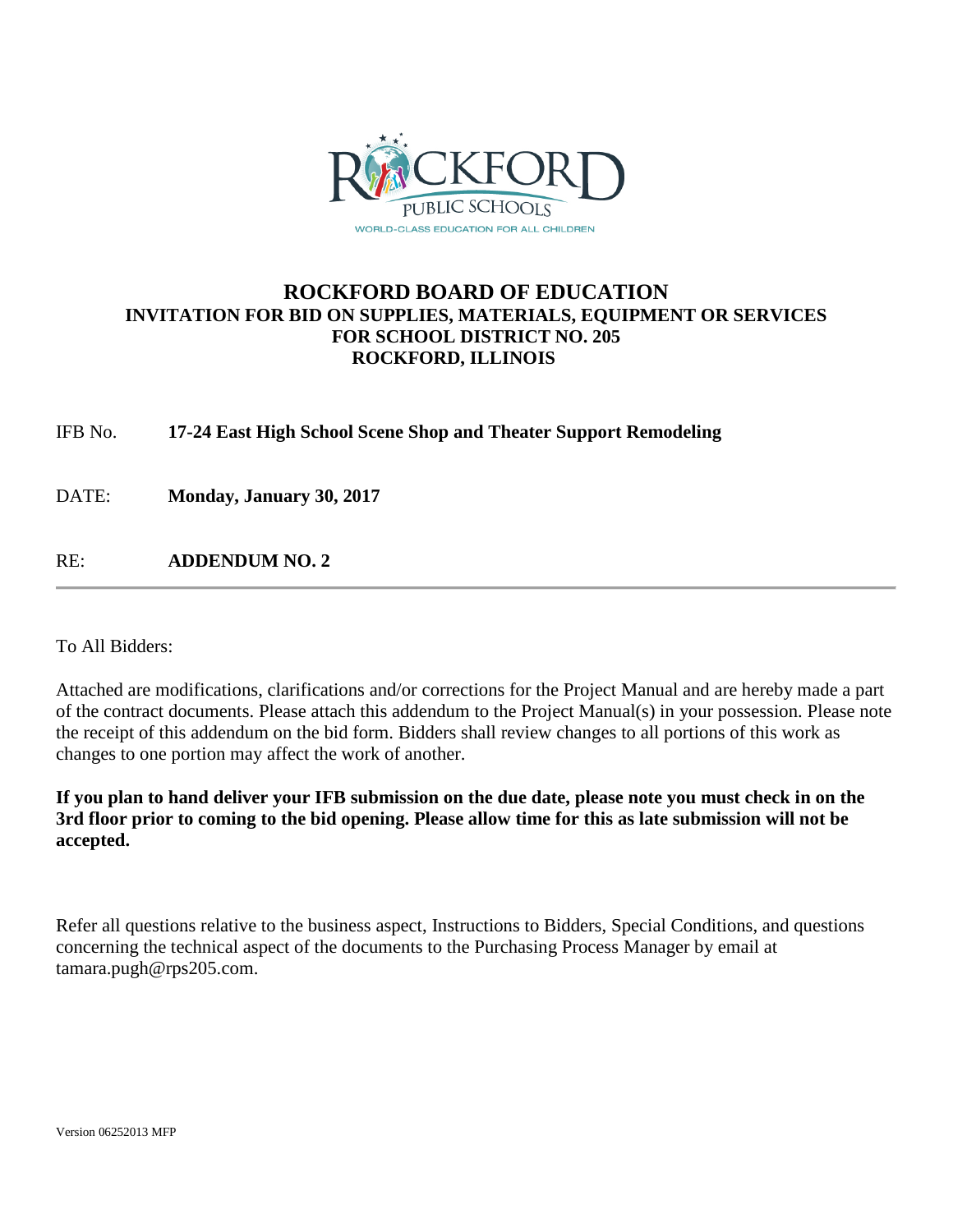

# **ADDENDUM 2**

- TO: PROSPECTIVE BIDDERS<br>RE: IFB NO. 17-24 RE: IFB NO. 17-24<br>FOR: Fast High Scho East High School Scene Shop & Theater Support Remodeling 2929 Charles Street, Rockford IL
- DATE: 01-30-2017
- RPS205: Project #1682<br>BFA: Project #988 Project #988

Please attach Addendum 2 to the referenced project, and kindly take same into consideration in preparing your proposal.

By \_\_\_\_\_\_\_\_\_\_\_\_\_\_\_\_\_\_\_\_\_\_\_\_\_\_\_\_\_\_\_\_\_ Rob C. Belles, Belles Firm of Architecture Inc.

**This addendum consists of 2 text pages including this sheet.**

2905 Creekside Court - Suite 'B' Rockford, Illinois 61114<br>
815) 961-0504 bellesfirm@yahoo.com www.bellesarchitecture.com

**(815) 961-0504 [bellesfirm@yahoo.com](mailto:bellesfirm@yahoo.com) [www.bellesarchitecture.com](http://www.bellesarchitecture.com)**